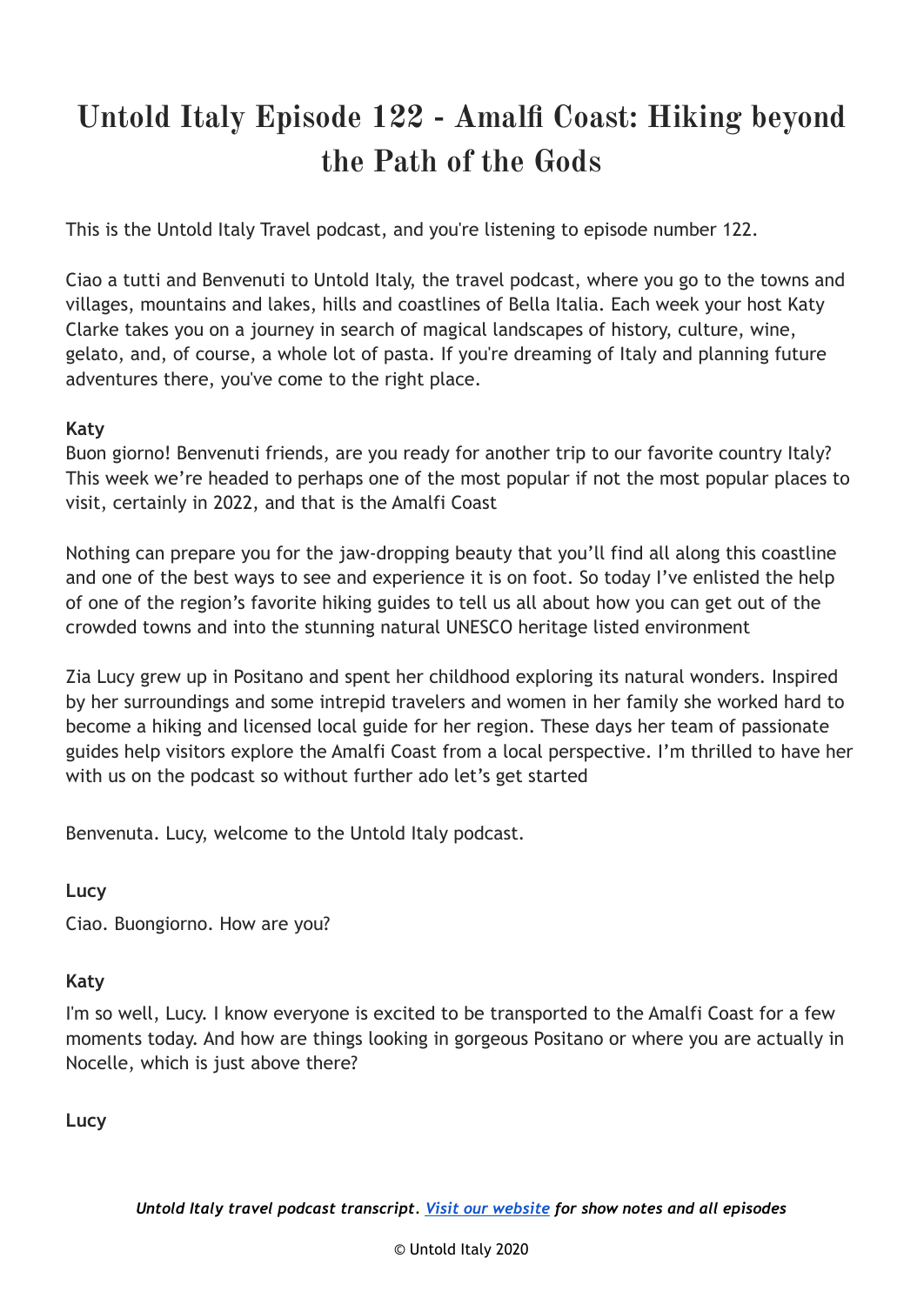Well, I'm just above, let's say, 30 minutes driving from Positano, which is at the beginning of Path of the Gods. And we'll talk about it later. Positano is getting busier. Shops are going to open, restaurants are opening, and by next week, everything will be beautiful and normal as in 2019.

# **Katy**

Oh, my goodness. It's so exciting. I know. I think everyone is so excited to get back to Positano and the Amalfi Coast. I think just from my listeners, my audience, there's so many people that's their number one destination that they want to go to. And it's a beautiful place, isn't it? It's just so beautiful. But I think some people forget that it's the nature and the natural environment that provides the perfect stage for the town. And it's beautiful colored buildings that look like they're tumbling into the sea. So what I want to know is from you, Lucy, is tell us a bit about your story and how you came to be guiding tours in Positano on the mountain coast and what you love about Positano.

# **Lucy**

Okay, well, I grew up on the beach of Positano in the 1980s, which was amazing because it was completely different. There were lots of tourists, but mostly they were artists or celebrities and Positano was much quieter. So we had the chance to live on the beach all day long, so I wouldn't change it for any place in the world. When I grew up, I traveled a lot. I lived in Napoli, which is another beautiful city I love. And I lived in London and Barcelona. But I always came back to Positano because I don't know probability it's the energy of Positano or it is the feeling I had with the town. And this is the reason why I decided to become a tour guide, because some people don't understand Positano. It's a beautiful place for people who want to go to the beach or want to do some shopping. But Positano has an incredible history, and I wanted to tell to everybody how important has been Positano in the past and how we live there, because our lifestyle a is little bit crazy. Yes. We have six months of doing nothing and where everything is closed and Positano becomes like a ghost town and it rains, the sea is rough, so it's difficult to live in Positano and to move somewhere else. And from Easter to November, it's overcrowded. We have a very unusual lifestyle. I don't understand, but lots of people ask me about it. So it's nice to show to everybody how we live. But mostly I want people to fall in love with the Positano as I did when I was a little girl. And as I'm still doing it.

#### **Katy**

So when you were a little girl, what sort of things did you do? Did you play on the beach? Did you go for walks up in the hills? What were the things that you like to do?

# **Lucy**

So when we were kids, we didn't have lots of games like a PlayStation or the GameBoy. And we used to play on the beach or we were hiking in the mountains because there are lots of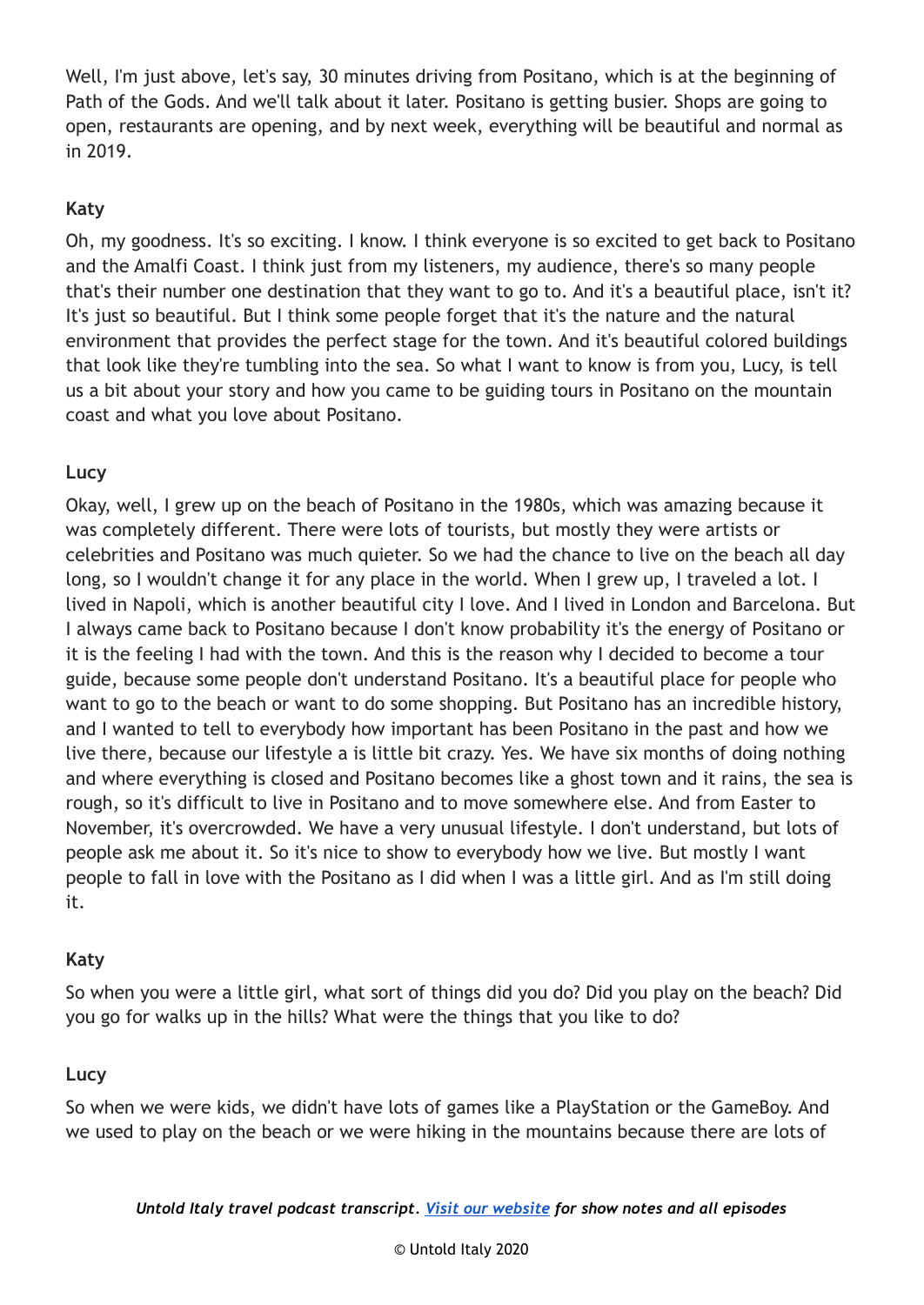paths above Positano. Actually above the Amalfi Coast, we have about 120 trails and it's easier to go up and down in the mountains. And that is what we were doing with the friends. And even if we were six or seven years old, we were alone without our parents and we really enjoyed things by ourselves because it was a very good way to grow up, I think.

# **Katy**

No, I mean, imagine that you have the world's most beautiful back garden to play in and imagine you found some really special spots along the way. Do you have some favorite spots around Positano that you just absolutely love?

#### **Lucy**

My favorite places for? Fornillo, Fornillo is one of the neighborhoods of Positano because in Positano we have many neighborhoods and they are one closer to the other. And the best one is Fornillo that also has a beautiful beach where we go because we don't go to the main beach. We like going to Fornillo Beach, which we consider the beach of locals. And Fornillo is one of my favorite places because it's quieter and there is a beautiful watch tower built in 1400s. And so it's unique. It's completely different from the other side of Positano.

#### **Katy**

And like you mentioned before, I think Positano has this rich history that people don't know that much about, actually. And I know a little bit, but maybe you can just give us a quick rundown because I think most people don't know that Mount Vesuvius, when it exploded, it actually got as far as Positano, didn't it?

#### **Lucy**

True. It was 79 AD. And it also covered, the eruption covered a Roman villa, which was built probably by a rich Patrician, a Roman Patrician. And he built this villa during the first century before Christ. So when eruption happened, it completely covered the Roman Villa. And then the center of Positano was built in Middle Ages above this villa. Of course, they didn't know about it. So nowadays, due to some excavations underneath the church, it is possible to see one room of this beautiful Roman Villa. And it has amazing frescoes. And we believe this was just the beginning of civilization in Positano, even if on the mountains we found some caves with some arrows and hunting stuff. So we believe that some people were living here in the pre-historic age.

#### **Katy**

That's so fascinating. And then obviously after there was a Middle Ages, but then it became to be quite a strong maritime power in that area, didn't it? And I think people don't know about that either. It was one of the big maritime republics was happening in that area.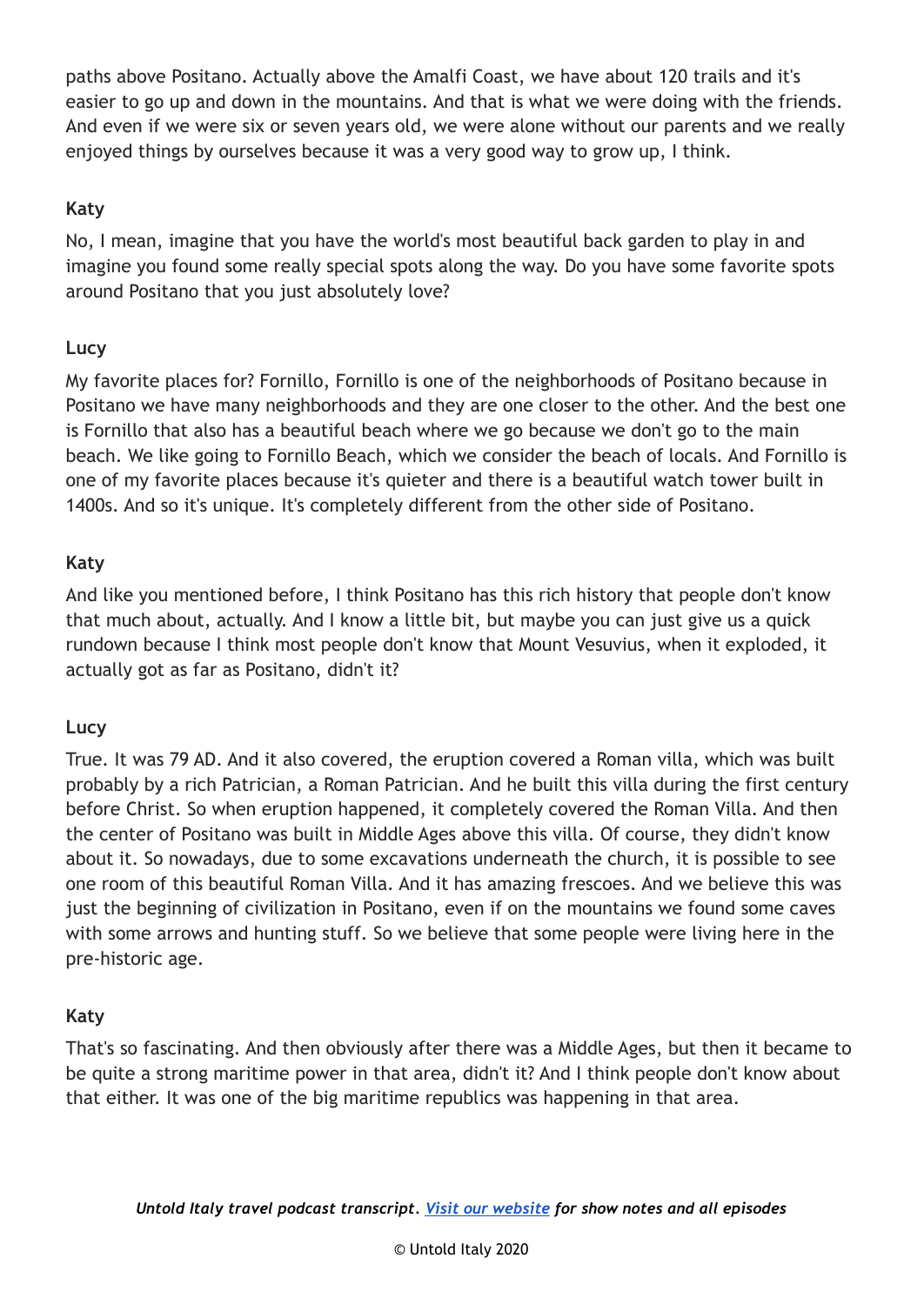Yes, correct. We call it La repubblica marinara d'Amalfi, which means Maritime Republic of Amalfi and it was as powerful as Venice. Imagine that the Amalfi Coast is called the Amalfi Coast, not because Amalfi is the most beautiful town, not only because of it, but during Middle Ages Is, especially between the 9th and the 9th century and the 1400s, Amalfi was a big maritime Republic and Amalfi was controlling all the area from the mountains to the sea, from the coastal line outside Sorrento to Salerno. And people from Amalfi were trading all over the Mediterranean. In fact, they were trading in Northern side of Africa, in Sicily and there were just four important republics which were Amalfi, Pisa, Genova and Venice. Amalfi was one of the strongest. So under the Republic of Amalfi was very important because we had the arsenals where people were producing wooden boats. So Positano and Amalfi had a huge fleet, and they also asked the Vatican to fight against some pirates. So imagine how strong and powerful was Amalfi.

# **Katy**

Yeah, I think this is just so amazing and why I wanted you to tell our listeners that is because it's such a varied, rich and interesting area. So you've got these beautiful beaches and the beautiful sea, but you've got this history, but you also have this beautiful nature and that provides the backdrop to everything. And so I did want to ask you, Lucy, about the hiking that we can do in that area, because I know everyone is so excited to do that and we know that a lot of people want to go and hike the Path of the Gods, but I think there's some other walks that we can do as well that may be suitable for different abilities where you can enjoy the beautiful nature without the crowds. But do you want to have a quick overview of the Path of the Gods first and just tell everyone what it's all about?

# **Lucy**

The first thing I'd like to suggest to people is to have good shoes to hike on the Path of the Gods. Yes, because I see people coming with the flip flops, with ballerinas, with the Prada shoes, that's a mountain hike is not walking in the garden. So we believe first rule is good hiking shoes or running shoes with a good grip so that are stable for the mountains. Don't go on the trail when it rains, of course, because it can be really slippery. And this kind of path is not for everybody because it's not recommended for people who are scared of over heights, as there are different cliffs without any protection. And it's not recommended for people who have problems with knees, heart or legs. One of my customers who told me that it was having a pacemaker and they told me when it was hiking in the mountains. So we need to be careful when we hike Path of the Gods. Apart from this, that's one of the best sellers we have on the Amalfi Coast. And now sometimes you can even find something like 500 people per time.

**Katy**

Wow.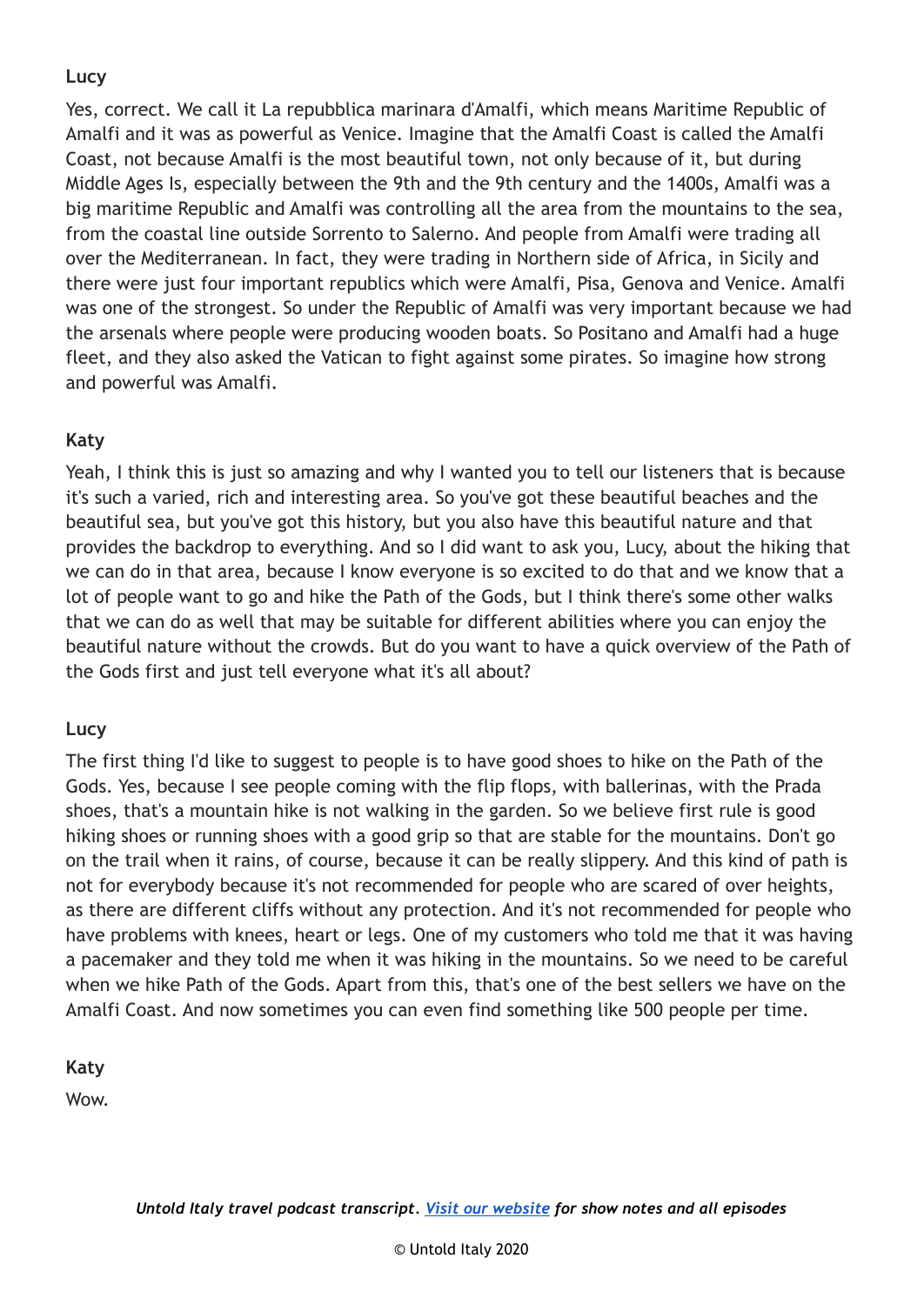So really crowded at the moment, but it's not the most beautiful. There are more than 120 trails, as I told you before. And if you like hiking, you can also do a week of trecking, which is very important. And I did it with some companies, especially with people from Australia and England. They love hiking. And we organized tours that were going from town to town, and we were enjoying the Amalfi Coast in a different way, with a different perspective. Also, because before the Amalfi drive was created, the only way to go from one village to the other one was through the mountains. That's why all the towns are connected and the trails are still there, so you can easily do them. And of course, it's tough for me to decide which is my favorite, but I can tell you that there are two that I really love. And the first one is called the Valle delle Ferriere, which is in between Ravello and Amalfi.

# **Katy**

Okay.

# **Lucy**

There are two ways of doing it. The first one is the upper side, and it's for we say experienced hikers - people who like to do a more challenging hike because it goes on the upper side of the mountains and you even cross some waterfalls. So it's more technical and a little bit more dangerous compared to the lower side. The lower side can be considered a very easy trail, which is from Pontone, which is a little village down below Ravello and it goes to Amalfi. That's my favorite, because not only, of course, because of the nature, but also because there are ruins of paper mills where factories used in Middle Ages to produce a luxury paper made out of cotton. So you can see all the ruins of the medieval paper mills surrounded by plants. It looks like a little bit Ankor Watt in Cambodia. That's why I love it.

# **Katy**

It's all covered in vines and foliage and leaves, is it?

# **Lucy**

Yes. Yes. And also that you cross a river that unfortunately nowadays is smaller. But you cross this river and you see some very little waterfalls. And if you're lucky, you can see our special salamander for the Amalfi Coast, because we have a salamander. We call it the Salamandrina dagli occhiali which means salamander with the sunglasses, because it looks like the animal has sunglasses. It's a very special salamander. And the microclimate in that area is so important. We have prehistoric ferns that are protected. So if you pay an entrance, you can also go in the center of the Valley where you can see these huge ferns that are prehistoric. So that's why it's so special and it's so relaxing. When I get stressed, I go there because maybe our nature of the sounds of water makes me feel so relaxed. So that's why I love it.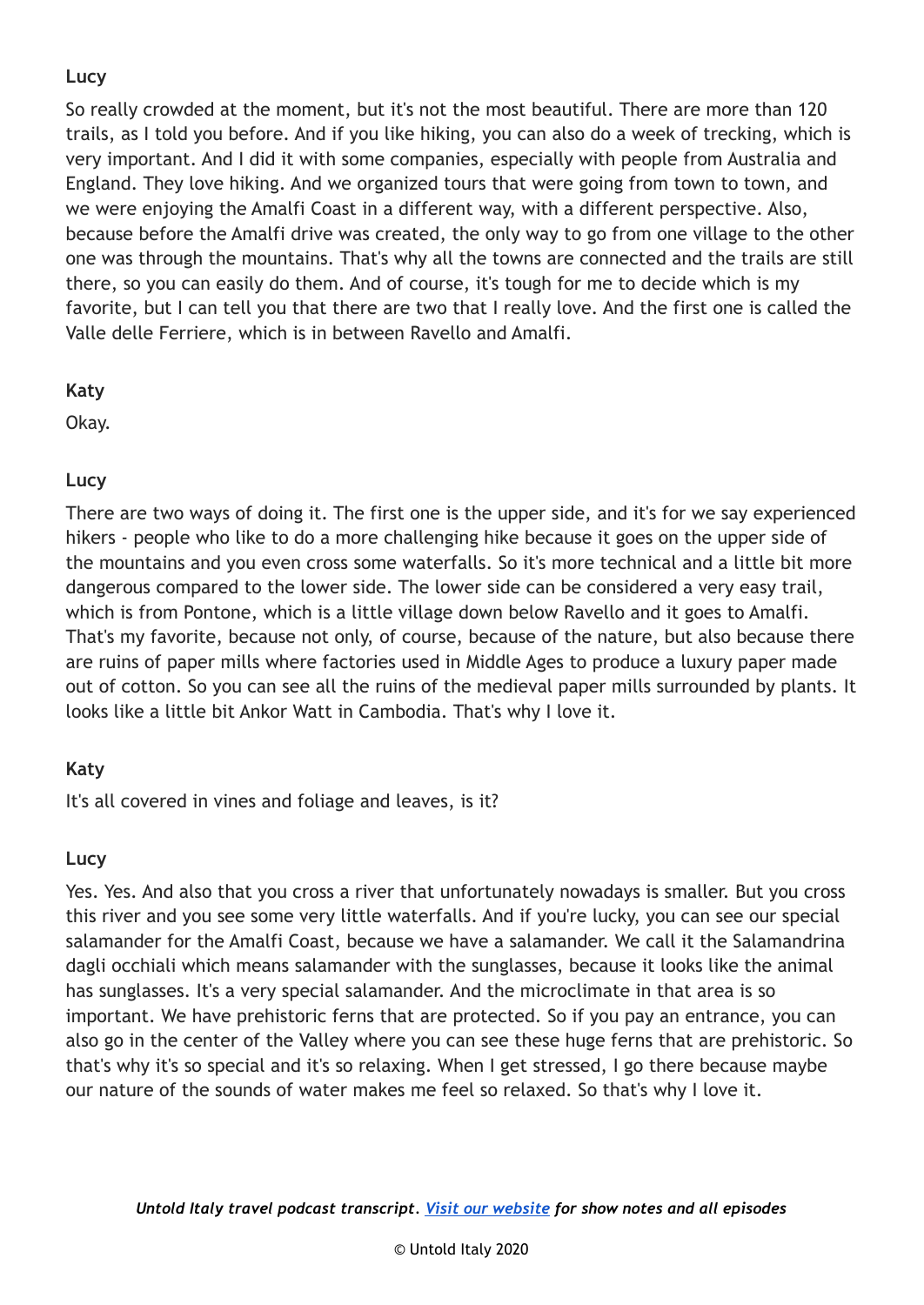# **Katy**

Sounds beautiful. How long is it in terms of kilometers and how long would it normally take you to walk it?

# **Lucy**

Well, the lowest side from Pontone to Amalfi is just about 5 km. And it takes 2 hours and a half, 3 hours to do it because it's very easy. Most of this downhill on some steps and the path you can cross some wooden bridges. And the trail is not very complicated. It's not technical like Path of the Gods. And also in the middle of the valley you're able to find the farm house with organic products. So if you like to have maybe a lemon slush or some organic food, you can stop there. Then you cross hundreds of lemon gardens and at the end you arrive in Amalfi. So this is a good way also to explore Amalfi.

# **Katy**

Oh, that sounds lovely. So what would you do? Get the bus to Pontone. Is that how it works?

# **Lucy**

Well, it depends on where you stay. But from Amalfi you get a bus to Ravello and stop in Pontone. The bus to Ravello from Amalfi is every 30 minutes from 8 in the morning. So you can easily stop in Pontone. Walk a little bit up hill. It's where Harry Styles made the video Golden. So if you look at the video of Harry Styles, you can see actually Pontone and part of the paper mills valley.

# **Katy**

Well, if it's good enough for Harry Styles, I think it's good enough for us too. But it does sound very beautiful. And I imagine the views are spectacular from there. But also to see the ferns and stop off and get the lemon slush drink. And it sounds divine. And would it be suitable for children, Lucy?

# **Lucy**

Yes, in fact, I always suggested for children and for families, even because at the end of the trail you can stop in Amalfi, you can swim, so I always recommend to bring a swimming suit. And if you're brave enough, you can try to put your feet inside the river that is there because the water is extremely cold. Your first time it's nice, so probably the bravest just to put their feet under the water or they go under the waterfalls.

# **Katy**

That sounds really beautiful. I'd love to do that hike. All right. And do you have any other hikes that you'd like to tell us about? Because that sounds lovely.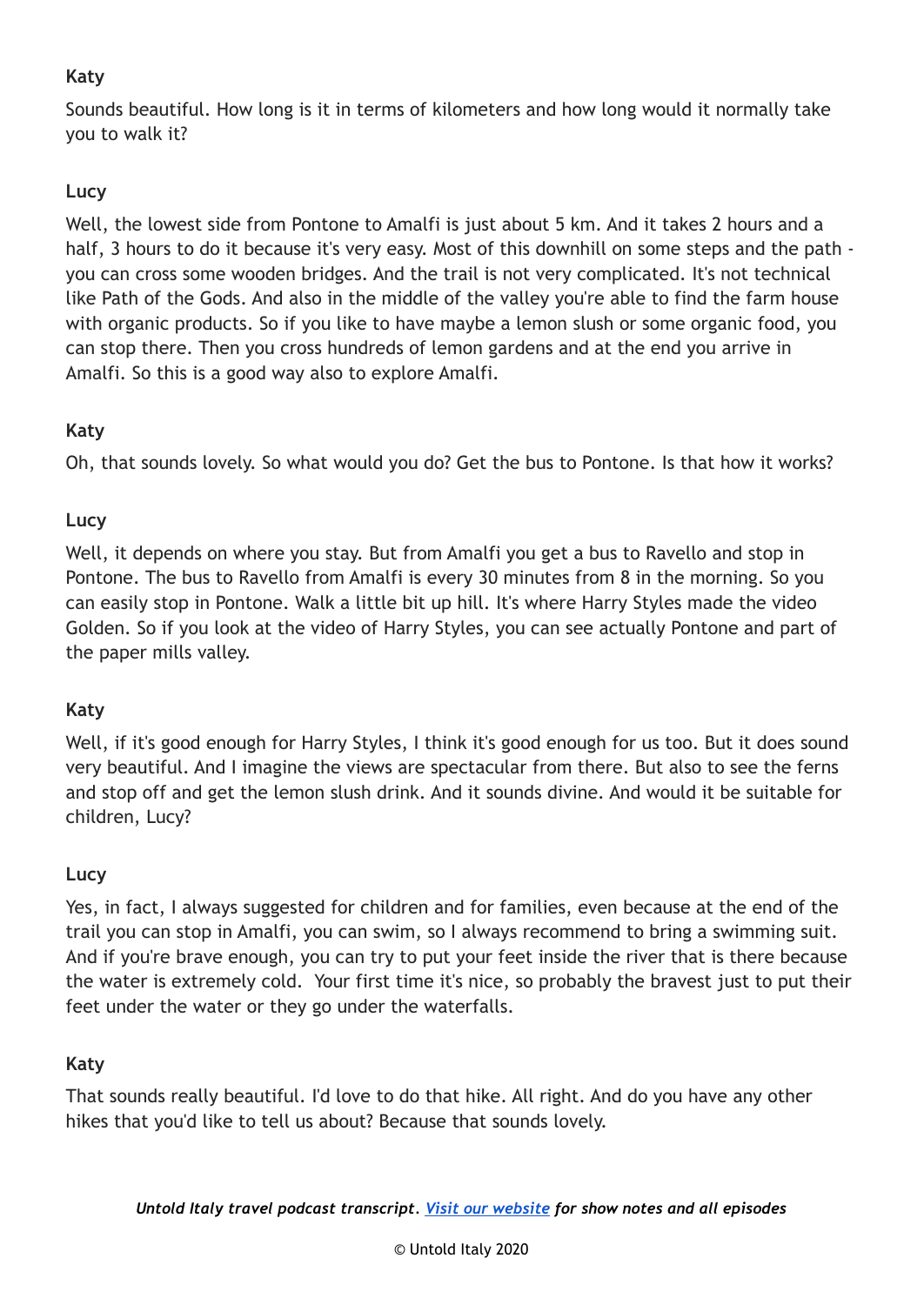Another one which is very easy is the hike above Positano that goes to the whole of Montepertuso. So I don't know if you ever heard about it, but above Positano and Montepertuso, there's a natural arch that we call the Hole in the Mountain. Actually, the name of the village above Positano is called the Montepertuso, which means the Hole in the Mountain. There's a beautiful hike that goes there. It takes, I think, less than 1 hour and it's on a big mountain steps. But once up there you have an incredible view of Positano. And there's also picnic tables, so it's nice to have a light break or to do a little bit of the beaten path without the biggest challenge of the Path of the Gods. So that's another that we generally do. I mean, locals. And that trail is connected with the legend because according to the legend, that the hole was made by the Virgin Mary during a competition with the devil. And she protected the village of Montepertuso after this big competition and these big fights with the devil. So she created the hole. And it's nice to go up there. It's really beautiful.

# **Lucy**

There are even other hikes that I recommend, but you must know how to walk in the mountains. I think this is the most important thing to do.

# **Katy**

Yeah, I think people get really excited. But what you're saying is that you need to have the right gear and you probably need to have the right information, because I actually had a guest on the show last year, and she got a bit lost when she was hiking. There are signs and everything out there but if you're not a very experienced hiker, then you probably would be a good idea to maybe get some help to go on some of these hikes. And I think what's really special about it is you're not just experiencing the nature, but you can hear the stories like what you've just explained to us about Montepertuso, why the locals believe there's a hole in the mountain. And if you just did the hike by yourself, you're not going to find that out, are you?

# **Lucy**

And this is one of the main reasons why we recommend to hire tour guides. The first reason is for safety, because guides always know where to go and they always help you and tell you how to work, because in Amalfi Coast, don't expect a wide path. So you should know how to work on every step. And the other reason is that you learn a lot of things about us and you can interact with the locals because in between us, we are very friendly. So sometimes it happens that the farmers meet us and I'm the translator, and we go into farmer's houses. They give us some glasses of wine, they tell about their stories. So this is another good experience. And if you go by yourself, probably it's not possible to do this experience, because even if you meet some local, they don't speak English. So there's nobody who translates for you.

# **Katy**

*Untold Italy travel podcast transcript. Visit our [website](https://untolditaly.com/) for show notes and all episodes*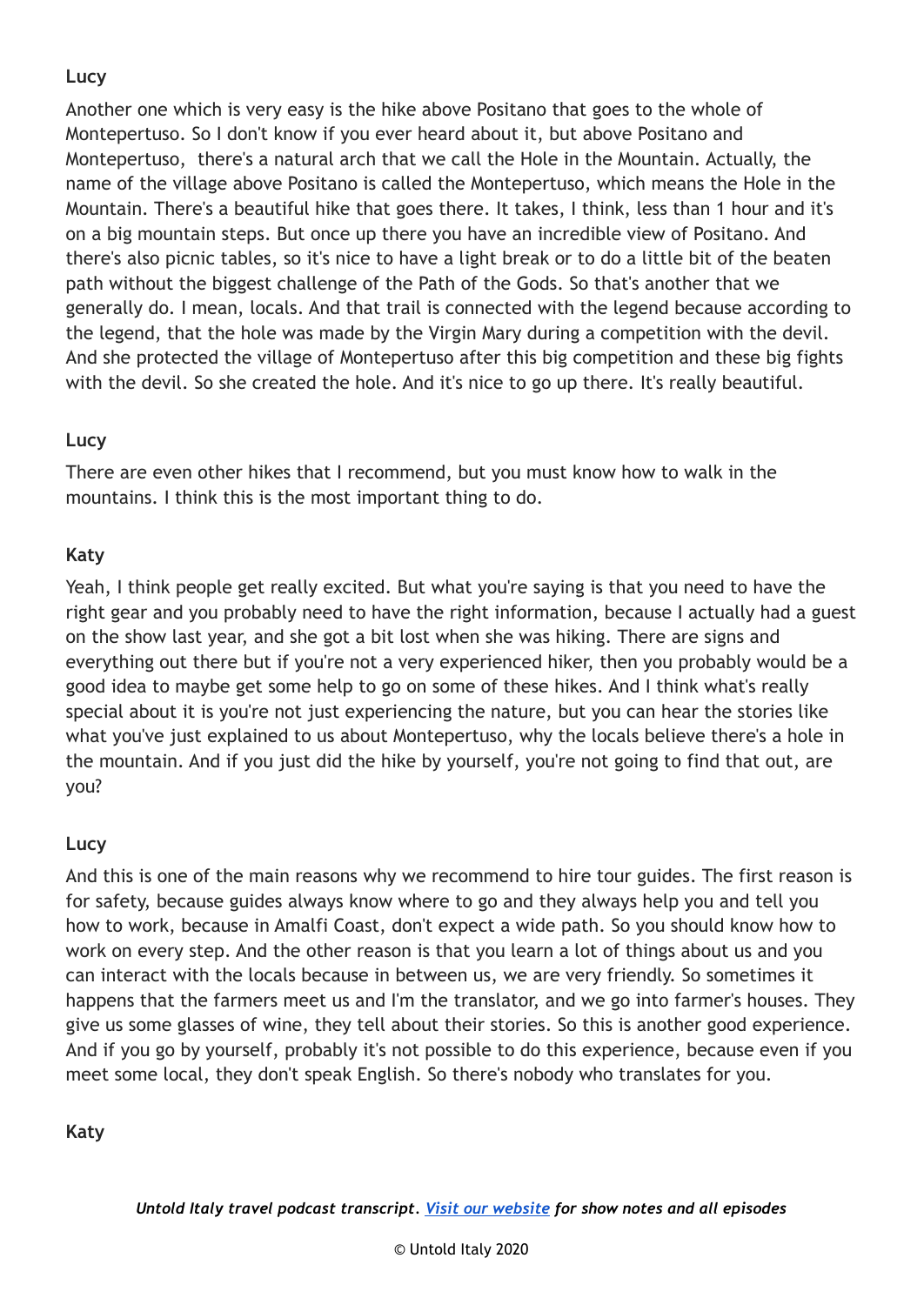I know they speak a lot of dialect there, too. I know this is my husband actually speaks Neopolitan dialect, but, I mean, it's different. It's not standard Italian often, is it either? I just think getting out and seeing this part of the world from a different angle is just such an amazing thing to do. And so what about - is there any other easier hikes? I know people are keen to do that, but they might be a little bit nervous about getting up on a mountain. I know, I'm terrible with heights myself, so I'm all about anything that doesn't involve cliffs. Basically, I like the cliffs, I like to admire them. But where else can we go where we don't have cliffs?

# **Lucy**

Apart from Amalfi and the Paper Mill valley is not so exposed. I mean, the lower side, it's very nice. And the whole of Montepertuso. There's another beautiful trail that is Punta Campanella . And it's on the other side of the Amalfi Coast, closer to Sorrento. When you go over there, it's amazing because Punta Campanella is just right in the middle between the Bay of Napoli and the Bay of Salerno. So the path is very easy and wide. And when you go down there during a very nice clear day, you can see the Bay of Napoli, the Bay of Salerno. And it looks like you are touching the Isle of Capri. Because it's just in front of Capri, it looks like you're touching it. So the trail is easy. There are no cliffs, no edges, I mean not so many. Beautiful nature and amazing views. And you need to start from Termini, which is a little village outside Sorrento. Actually 30 minutes driving from Sorrento. Do you know the smaller village of Nerano?

#### **Katy**

I do, yes.

# **Lucy**

And of course, there's a nice hike. It takes about, let's say 2 hours and a half to do it. It's less than 5 km. But it should go down to Punta Campanella and then back up to Termini. And it's very interesting because when you end the hike in the village, there are two restaurants. One of them makes the best Zucchini alla Nerano that I ever had in my life. So after the hike, you can easily stop in this place and have a Zucchini alla Nerano

#### **Katy**

My goodness. I have to tell you a secret, Lucy. I love Nerano. I just loved it. There's something about it. It seems like to me it was like what the Amalfi Coast was like maybe 20 or 30 years ago. It just sort of seems like it had stopped a little in time. I don't know.

#### **Lucy**

It's true because the only places that remind me about the Amalfi when I grew up are Nerano and Atrani, the village after Amalfi, the smallest town in Italy. And those are the places that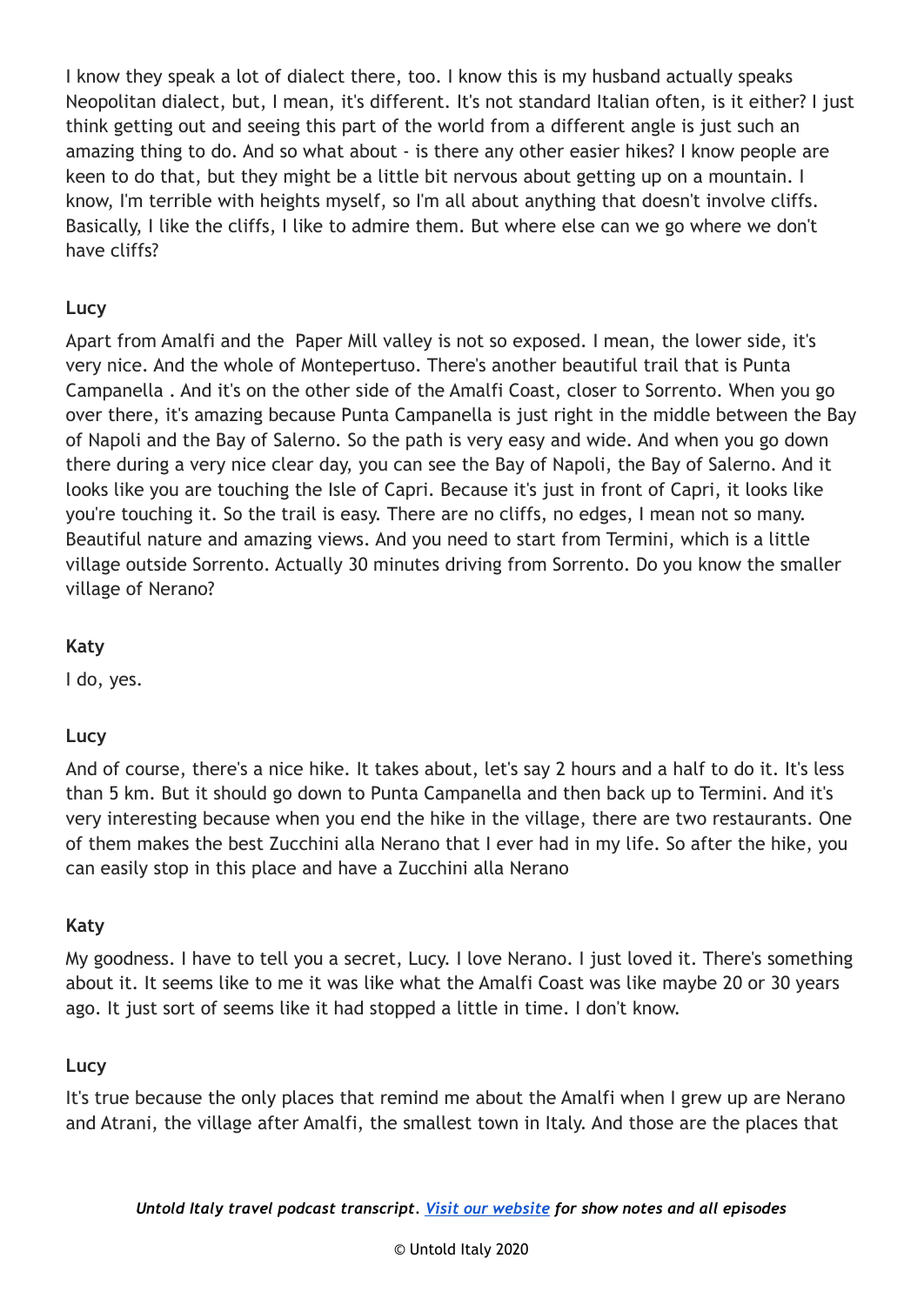are still authentic and they remind me about Positano in 1980s. And I love going to Nerano. It's another beautiful place where I go. And when I need to relax and stay outside Positano because it's too crowded, I go to Nerano because it's quiet and also it's far, so nobody goes there. It's good.

### **Katy**

You need to spend a lot of time on a bus or you have a car don't need to get there, I think. Yeah.

#### **Lucy**

In the summer you can go by boat, but it's very expensive. I recommend it to go there in the morning because there are too many restaurants and it's crowded. If you like something less crowded, go there in the evening and if you have the chance of sleeping there may be adding one of the small B&BS or hotesl that are there - it's perfect. You will really enjoy it.

#### **Katy**

Yeah. I mean, I just love that. I remember these little Granita stalls on the beach there and I remember that was so delicious. The lemon slush, it was really nice. I loved it.

#### **Lucy**

Do you know there's a beautiful hike that you can do between the beach of Nerano and the other beach close by?

#### **Katy**

I had heard about it, but why don't you tell everyone about it too?

#### **Lucy**

Because it's beautiful and very easy to do. So when you go to Nerano on the beach of Nerano, when you see the last restaurant to the left, you take a small path and this small path leads you to the other beach. And while walking on the path in between amazing Mediterranean plants, you can even see a watch tower that was built in the 1300s. And you are able to see the ruins of this watch tower. And it's really, really beautiful. The views are beautiful, nature is perfect and it's a very easy work.

#### **Katy**

So just circle back to the Path of the Gods because I think people would really love to do it. But I think that if I'm picturing 500 people trying to walk this path, it sounds like it could even be a little bit dangerous because you've got so many people trying to pass each other on a very narrow path.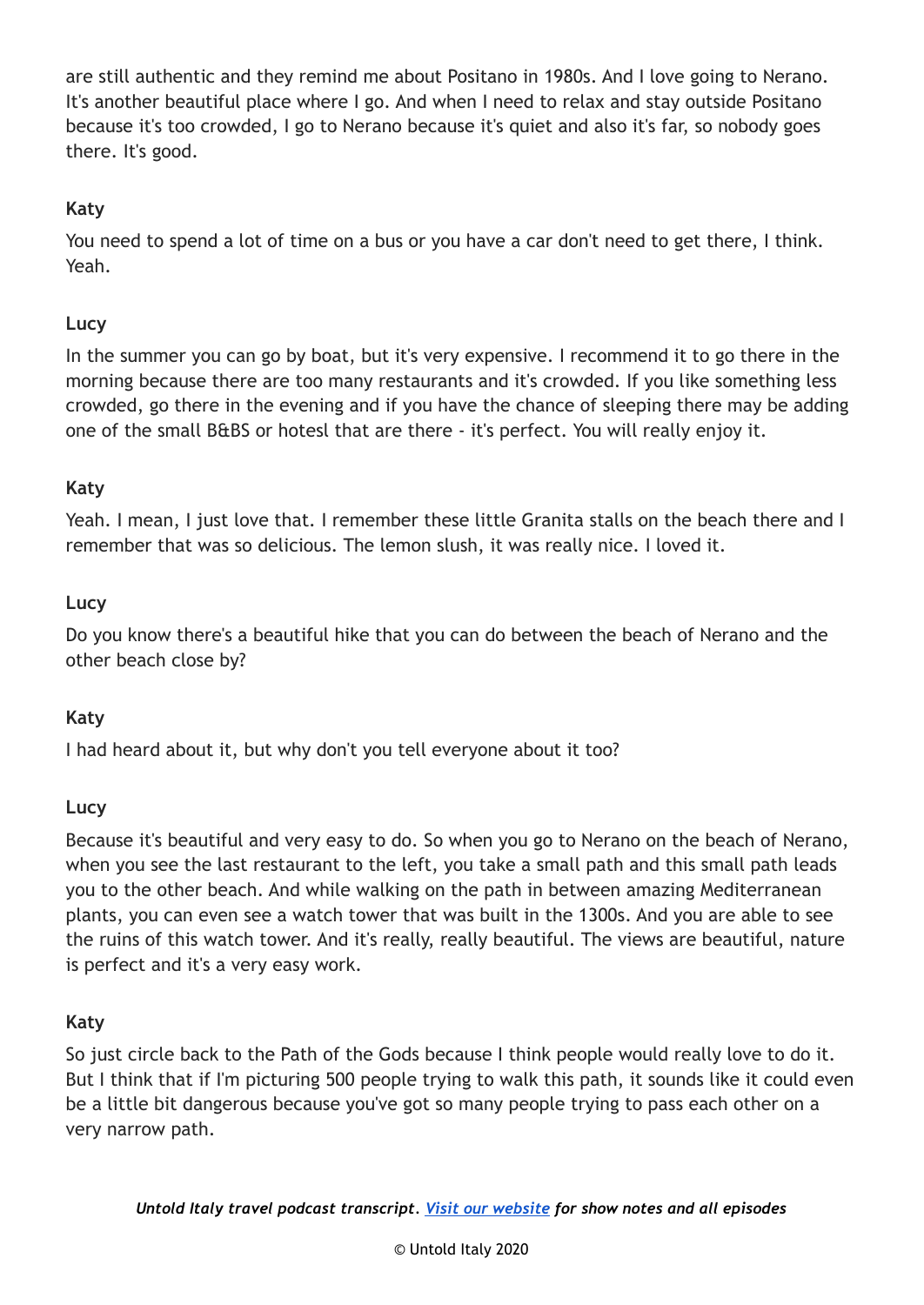Correct. It's true. And I can tell you the difference. When I started hiking on the Path of the Gods about 15 years ago, there were just a few people and we were a few tour guides. So it was amazing to hike there and everybody was friendly. Then I don't know what happened. Probably they promoted the Path of the Gods too much probably is also due to Instagram or to some tourist market and some promotion. And the trail became extremely dangerous even because if you see 500 people walking there and there's only one pass which is very narrow because it's about 60 cm wide, it's difficult to hike and you need to be really careful. Sometimes there are even young people, teenagers running behind you and there are trail runners as well. So it's beautiful, but it's a little bit stressful as well, especially for us, who are tour guides that need to take care about everybody. And sometimes he told me people get lost because all the trails on the Amalfi Coast are connected. So if you don't read them up in a proper way and if you don't know how to hike, you can easily get lost. And it happened many times that the police called me to ask me information about the trails because there were people getting lost.

#### **Katy**

Yeah. I think it's really important that people understand what they're getting into when they say they want to hike the Path of the Gods. And good luck to you if you want to do that. And I think it sounds like a really good way to do that is with a guide. And so if someone was to hire you as a guide, how does it work? What would you do? Would you talk to them first about what they want to do and what things they want to see on the Amalfi Coast?

#### **Lucy**

Yes, I always ask the people what they want to see. Of course, the first answer they give me is I want to do Path of the Gods but before I ask technical information, I send a file with the most popular trails. I mean, the most popular but people don't know about them, but they only know the Path of the Gods. Maybe a little bit of Punta Campanella, but a midi file with some pictures, the information, a little bit of a history of every path and I give them the possibility to choose. And if they choose something different from Path of the Gods, I'm really happy because they can walk easily, but they can also discover more about history because Path of the Gods is beautiful, but it has some history, but it's mostly for the views. You have mostly the same views every time. You see some vineyards, some villages, but you mostly see the same views on Capri. If you do the other paths, you can see something different like lemon gardens or walking into forests or maybe some villages that are different from Positano, different kinds of mountains. So that's why I love the other trails and I always give them information or they can see the information on my website.

**Lucy**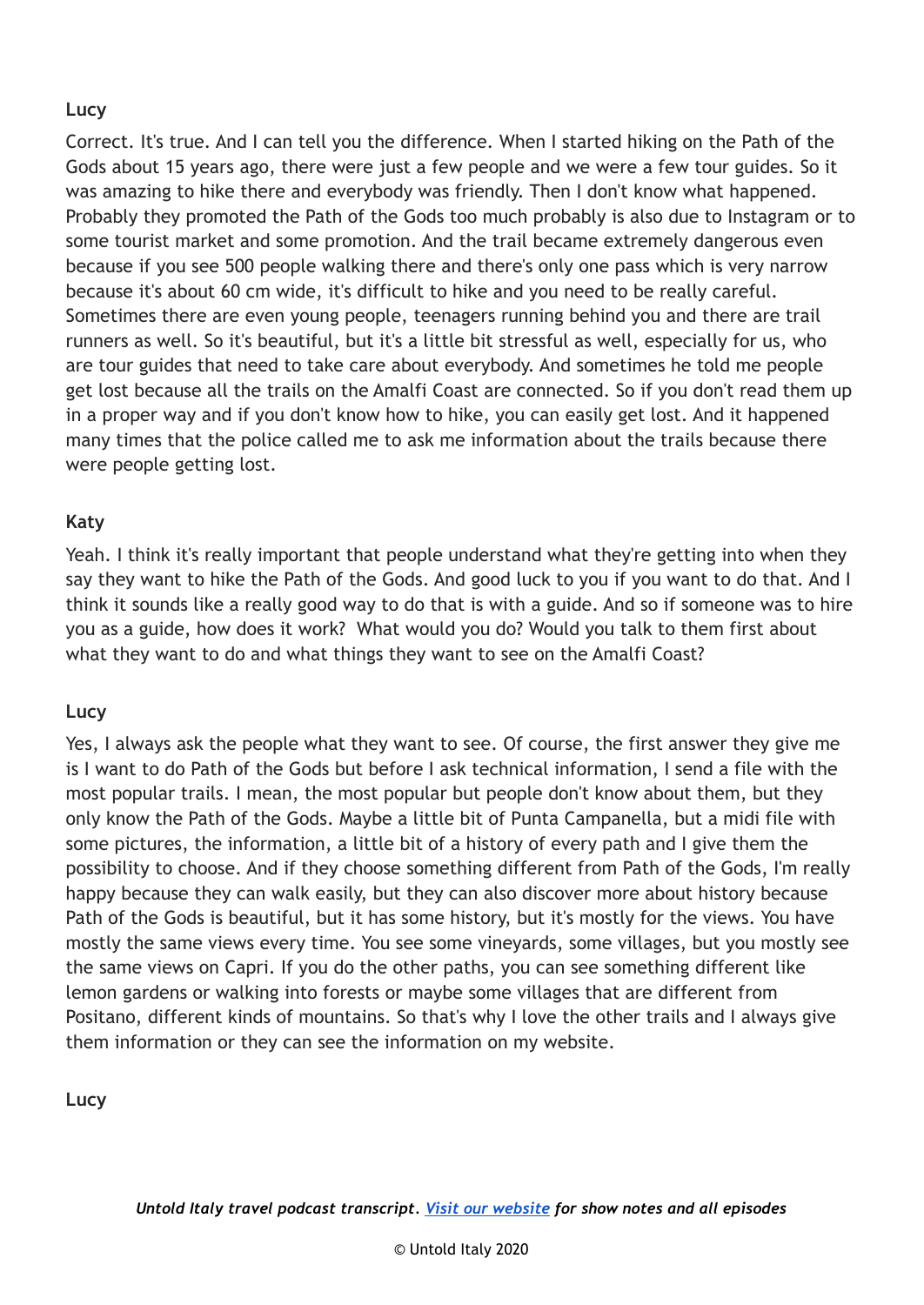If someone, for example, wants to be a solo traveler and go there without a hike, there's a website where they can download all the maps and information. It's a website made by my mentor who was a cartographer, and it's called giovis.com. You can find all the maps there.

#### **Katy**

Is that J-O-V-I-S?

#### **Lucy**

giovis.com.

# **Katy**

That's an amazing resource. And I think even with super Googling powers that I have got some pretty good Google powers that I haven't come across that one, unfortunately. And so this is the thing, everyone, she's just giving us an amazing resource. But I think that it's very difficult sometimes to find this information on the Internet. So what you're seeing when you do hiking in the mouth, because always the path of the gods is going to come up. So that's where people always go to. So it's kind of a self fulfilling prophecy that everyone's going to keep going because when they do their research, they've been given information by Google. That's only very selective, I think. So if anyone was wanting some more information on the hikes, is it available even from the tourist board in Positano?

# **Lucy**

Yes, that's another problem. Now, if you go to the tourist office, there are small boxes around Positano where you can find the tourist information. Nowadays you find information about the Path of the Gods mostly, and not information on the other. Unfortunately, this is a big problem because many of the tourist offices don't give you information about hiking and they don't give you information about the Path of the Gods. So it happens that people are going there without understanding how dangerous it can be, because, for example, the best way to do this trail, The Path of the Gods is from Bomerano, which is above Amalfi to Nocelle where I'm living now, and it's above Positano. But many people believe that going from Praiano is easier. But going from Praiano is very dangerous. You need to take 1000 steps up to a monastery and then a steep path with a lot of edges and cliffs without protections to get to the Path of the Gods. So even the tourist information give bad information to people, the tourist office, I mean.

# **Katy**

Yeah, I think this is really important. I look at a lot of information on the Internet, and there's a lot of people that have done blogs and all sorts of things about the Path of the Gods but it's really important to get the expert information from someone like Lucy because she's there nearly every day and she's just mentioned that you start the hike in Positano and you finish in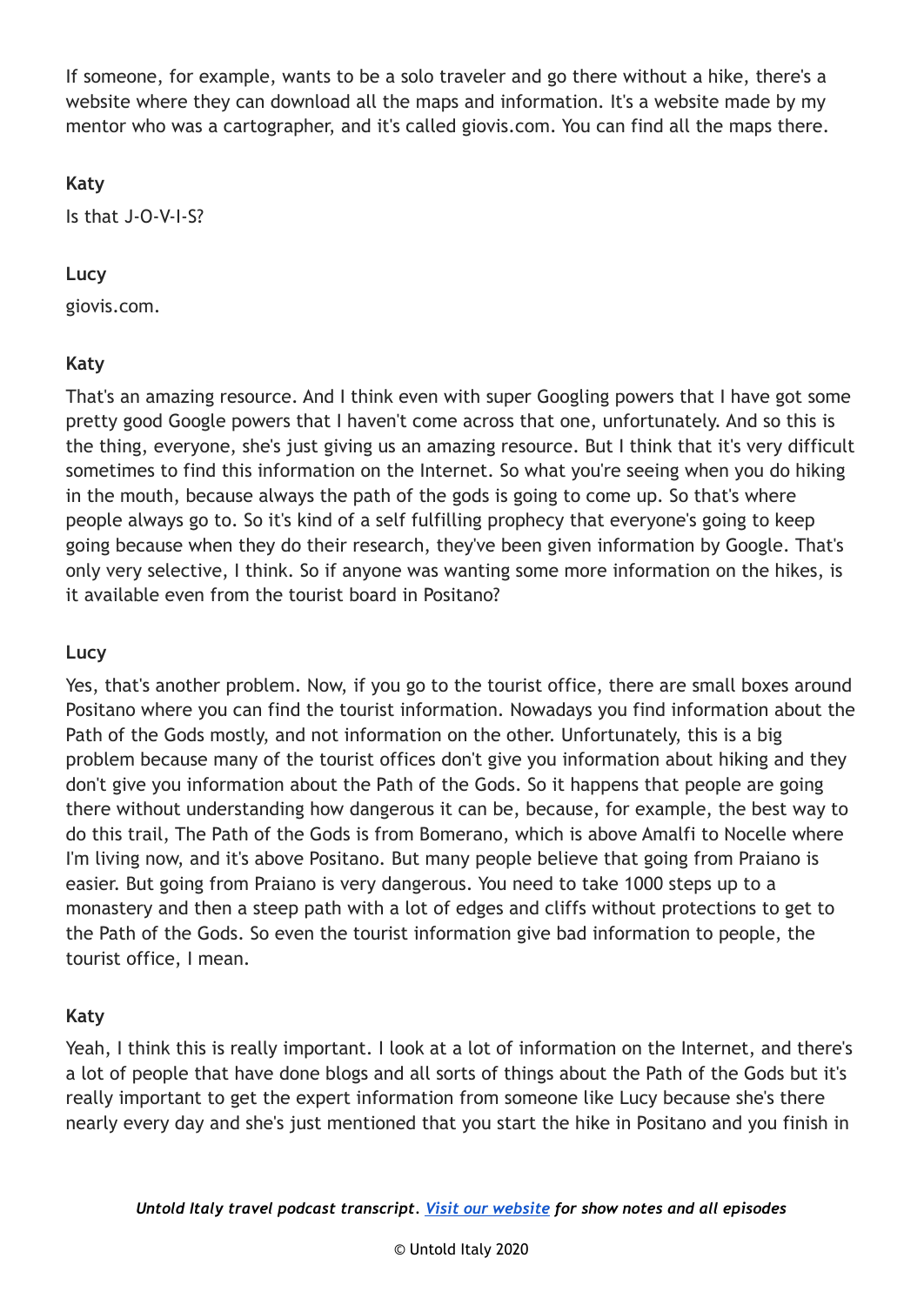Nocelle. But Lucy, before we started this conversation, told me from Nocelle, you have to walk how many steps down to Positano?

**Lucy**

1700.

# **Katy**

Yes. So when you finish the hike, there's another 1700 steps downhill. I don't think anyone with problem knees is going to do very well with that unfortunately.

# **Lucy**

There are two ways because nowadays there's also a bus to go to Positano. But you should know about it because people just read a sign telling Positano and they walk on the 1700 steps and it's not easy for everybody.

# **Katy**

Yeah. I mean, look, as I get more mature and I understand these things, I think it's so important to get this expert information. Lucy, this has just been fantastic, and I really appreciate you sharing all this valuable information with our audience. You've taken on such a beautiful journey to Positano and the Amalfi Coast today, and I feel like that Pepper Mill grove walk is the one that's really calling me. With the lemon groves and the waterfalls, I just think sounds really beautiful. So if our listeners want to stay in touch with you and perhaps join you on a hiking tour in Positano or the Amalfi Coast, how can they reach out to you?

# **Lucy**

Well, you can reach me from a website that is www.zialucy.com. You can also find me on TripAdvisor and those other websites that are promoting tours on the Amalfi Coast but mostly you can reach me through my website and you can send me an email, which is the fastest way because we're always checking emails. Nowadays, I have six guides working for me on Path of the Gods and seven guides working for me in Pompeii. Those are the best sellers so we're moving around the Campania.

#### **Katy**

That sounds great. And I was reading on your website that you had your own aunt Lucy or Zia Lucia and I think she was quite inspirational to you, right?

# **Lucy**

Yes, that's why I decided to call my website @ Zia Lucy and it's the way I used to call her when I was a little girl and actually have her name and she's my lucky star. She was an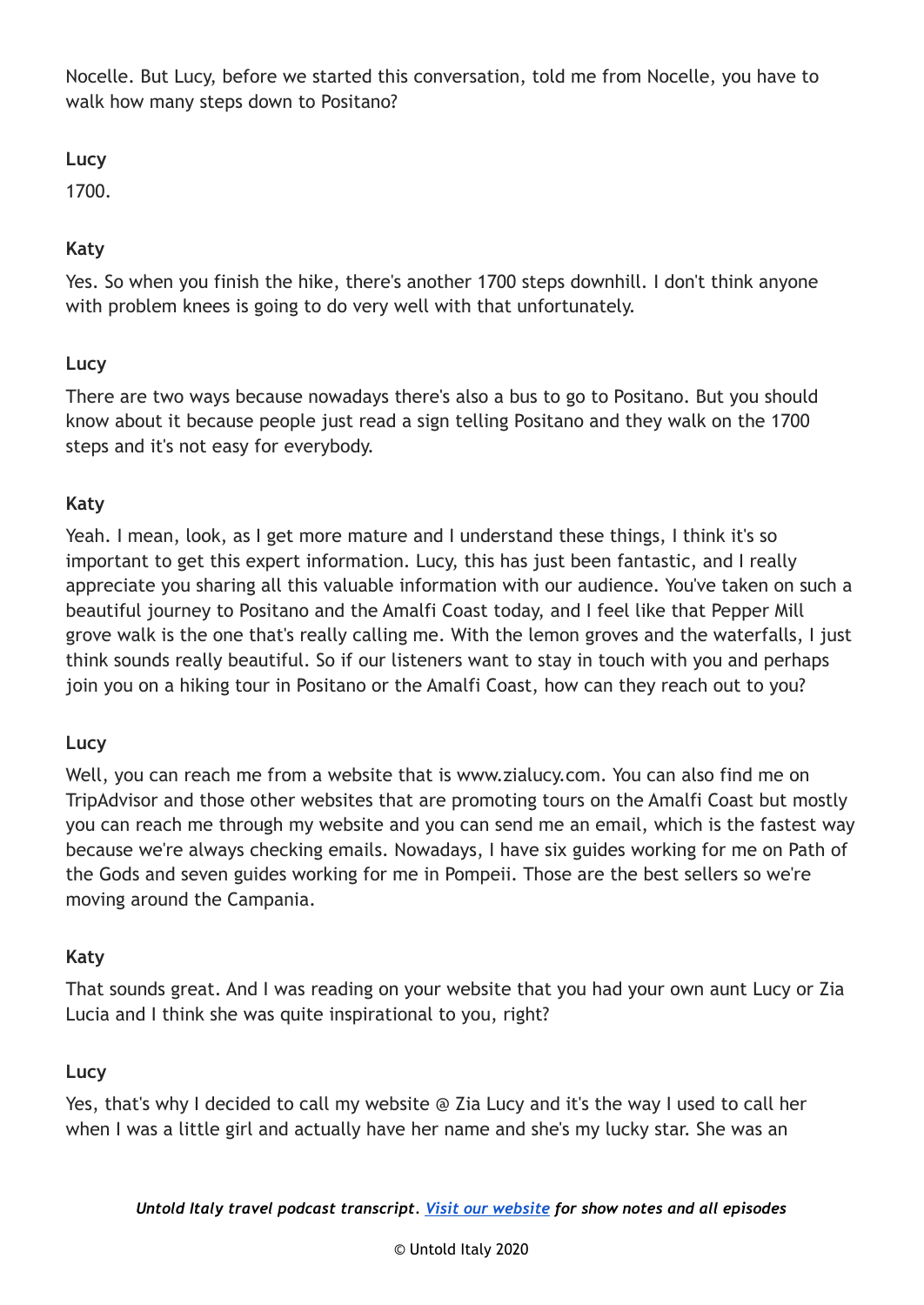immigrant because in the past many people from Positano moved to the States or to Australia as well. They added their families so Lucy was one of them. She moved to New York and then to Florida and I remember when I was a little girl she was sending me big packaging of shoes, clothes, candies and money because she was the one who supported her family. That's why I decided to call my website and my company like her because it's a good way to remember her.

# **Katy**

Yeah. And you said on your website that she said that you can't stay away from Positano and I have to agree. It's such a beautiful place and you're very lucky to live there and I think everyone is very excited to come and see your absolutely stunning place of the world. So thank you so much for joining us here on the podcast today, Lucy. I really appreciate it.

#### **Lucy**

You're welcome. Grazie Mille. Thank you very much. I'm looking forward to meeting you on the Amalfi Coast.

#### **Katy**

So how about that all you hikers and gentle strollers. Such great information and inspiration for hiking the Amalfi Coast. I've been speaking to a few of our partners and former guests who live in the region lately and they all agree. This summer, the summer of 2022 is going to be extremely busy in Positano, Amalfi and Sorrento. And I can only imagine in future years too. So if you're headed that way, make sure you plan to spend some time soaking up the amazing surroundings outside of the towns.

It's a not-so-secret objective of mine to help you discover Italy your way and find amazing alternatives to the well-worn trails, like the Path of the Gods that will be crowded. There are two reasons for this. Firstly, personally, I'm not a big fan of crowds and I know many of you prefer to avoid them too. Secondly, if we want these places of incredible natural beauty to be appreciated by many more generations to come, we're going to need to tread a little more lightly, and lastly, as Zia Lucy mentioned, there's a safety aspect too.

So why not consider some of the other amazing walks close to Positano and Sorrento so you can experience the serene beauty of this area, even in the height of summer. Of course, if you'd like to do that with Lucy or one of her guides, I have no doubt it would be an unforgettable experience/

We've put all Lucy's details plus the site with hiking maps into our podcast show notes at untolditaly.com/122 for episode 122